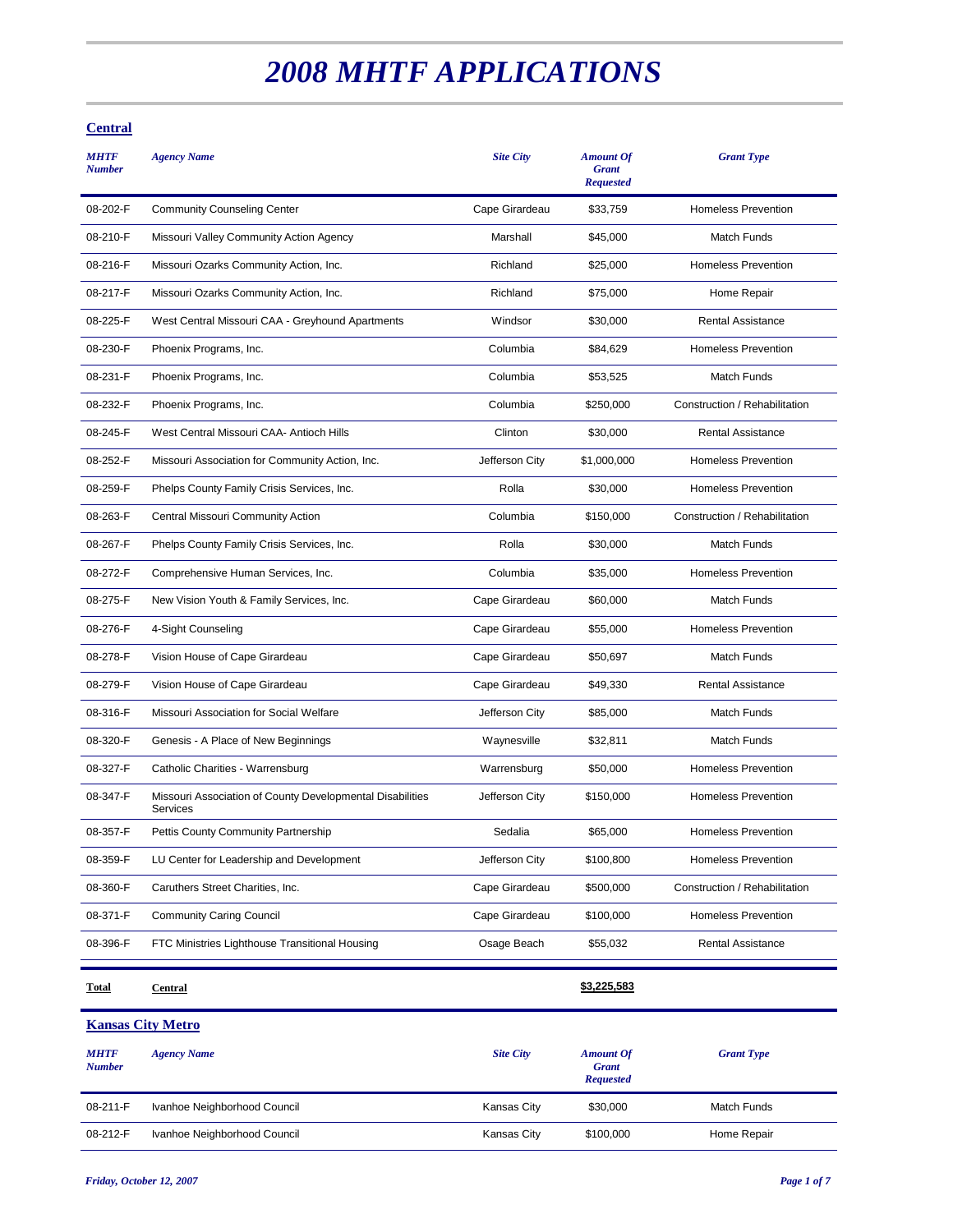#### **Kansas City Metro**

| <b>MHTF</b><br><b>Number</b> | <b>Agency Name</b>                                                              | <b>Site City</b>         | <b>Amount Of</b><br><b>Grant</b><br><b>Requested</b> | <b>Grant Type</b>             |
|------------------------------|---------------------------------------------------------------------------------|--------------------------|------------------------------------------------------|-------------------------------|
| 08-224-F                     | <b>Bishop Sullivan Center</b>                                                   | <b>Kansas City</b>       | \$70,000                                             | <b>Homeless Prevention</b>    |
| 08-240-F                     | Good Samaritan Center of Excelsior Springs, Missouri, Inc.                      | <b>Excelsior Springs</b> | \$45,000                                             | <b>Homeless Prevention</b>    |
| 08-241-F                     | Hillcrest Ministries Affiliate #1, dba Hillcrest Transitional<br>Housing of EJC | Lee's Summit             | \$100,000                                            | <b>Match Funds</b>            |
| 08-257-F                     | CITIZENS FOR CIVIC RELIEF COMMISSION                                            | Sugar Creek              | \$34,000                                             | <b>Homeless Prevention</b>    |
| 08-277-F                     | SAVE, Inc.                                                                      | Kansas City              | \$100,000                                            | <b>Homeless Prevention</b>    |
| 08-280-F                     | Family Friends Program & Children's Mercy Hospital                              | <b>Kansas City</b>       | \$70,000                                             | <b>Homeless Prevention</b>    |
| 08-281-F                     | reStart, Inc.                                                                   | Kansas City              | \$250,000                                            | Construction / Rehabilitation |
| 08-282-F                     | Phoenix Family Housing Corporation                                              | <b>Kansas City</b>       | \$30,000                                             | <b>Homeless Prevention</b>    |
| 08-283-F                     | Phoenix Family Housing Corporation                                              | Kansas City              | \$428,024                                            | <b>Match Funds</b>            |
| 08-284-F                     | SAVE, Inc.                                                                      | Kansas City              | \$40.000                                             | <b>Match Funds</b>            |
| 08-285-F                     | Rose Brooks Center, Inc.                                                        | Kansas City              | \$50,000                                             | <b>Homeless Prevention</b>    |
| 08-286-F                     | reStart, inc.                                                                   | <b>Kansas City</b>       | \$87,360                                             | <b>Rental Assistance</b>      |
| 08-287-F                     | reStart, inc.                                                                   | <b>Kansas City</b>       | \$40,000                                             | <b>Match Funds</b>            |
| 08-288-F                     | <b>Community LINC</b>                                                           | Kansas City              | \$80,000                                             | <b>Match Funds</b>            |
| 08-289-F                     | <b>Blue Hills Community Services Corporation</b>                                | Kansas City              | \$100,000                                            | Home Repair                   |
| 08-290-F                     | Amethyst Place Inc                                                              | <b>Kansas City</b>       | \$45,000                                             | <b>Match Funds</b>            |
| 08-293-F                     | Evangelical Children's Home (dba Steppingstone)                                 | <b>Kansas City</b>       | \$20,000                                             | Construction / Rehabilitation |
| 08-294-F                     | Salvation Army - Kansas City                                                    | <b>Kansas City</b>       | \$102,000                                            | <b>Homeless Prevention</b>    |
| 08-295-F                     | Evangelical Children's Home (dba Steppingstone)                                 | Kansas City              | \$25,000                                             | <b>Homeless Prevention</b>    |
| 08-296-F                     | Community Assistance Council, Inc.                                              | <b>Kansas City</b>       | \$60,000                                             | <b>Homeless Prevention</b>    |
| 08-315-F                     | <b>Sheffield Place</b>                                                          | Kansas City              | \$68,000                                             | Construction / Rehabilitation |
| 08-324-F                     | <b>Community Services League</b>                                                | Independence             | \$125,000                                            | <b>Homeless Prevention</b>    |
| 08-329-F                     | Catholic Charities of Kansas City                                               | <b>Kansas City</b>       | \$100,000                                            | <b>Homeless Prevention</b>    |
| 08-332-F                     | Metropolitian Lutheran Ministry                                                 | Kansas City              | \$100,000                                            | <b>Homeless Prevention</b>    |
| 08-334-F                     | Kansas City Urban Youth Center                                                  | Kanss City               | \$63,266                                             | Match Funds                   |
| 08-337-F                     | Housing Authority of Kansas City Mo                                             | Kansas City              | \$100,000                                            | Rental Assistance             |
| 08-338-F                     | Synergy Services, Inc.                                                          | Kansas City              | \$100,000                                            | Construction / Rehabilitation |
| 08-339-F                     | Synergy Services, Inc.                                                          | Kansas City              | \$35,000                                             | Match Funds                   |
| 08-340-F                     | <b>Benilde Hall</b>                                                             | Kansas City              | \$25,010                                             | Match Funds                   |
| 08-341-F                     | <b>Benilde Hall</b>                                                             | Kansas City              | \$100,000                                            | Construction / Rehabilitation |
| 08-342-F                     | Hope House, Inc.                                                                | Lee's Summit             | \$25,000                                             | Match Funds                   |
| 08-361-F                     | Carlson Gardner, Inc.                                                           | <b>Excelsior Springs</b> | \$30,450                                             | Match Funds                   |
| 08-362-F                     | Ashley Park Recap Associates I, L.P.                                            | Kansas City              | \$25,000                                             | Rental Assistance             |
| 08-372-F                     | Newhouse, Inc.                                                                  | Kansas City              | \$20,000                                             | Match Funds                   |
| 08-386-F                     | Greater Kansas City Housing Information Center                                  | Kansas City              | \$50,000                                             | <b>Homeless Prevention</b>    |
| 08-387-F                     | Operation Breakthrough                                                          | Kansas City              | \$55,000                                             | Match Funds                   |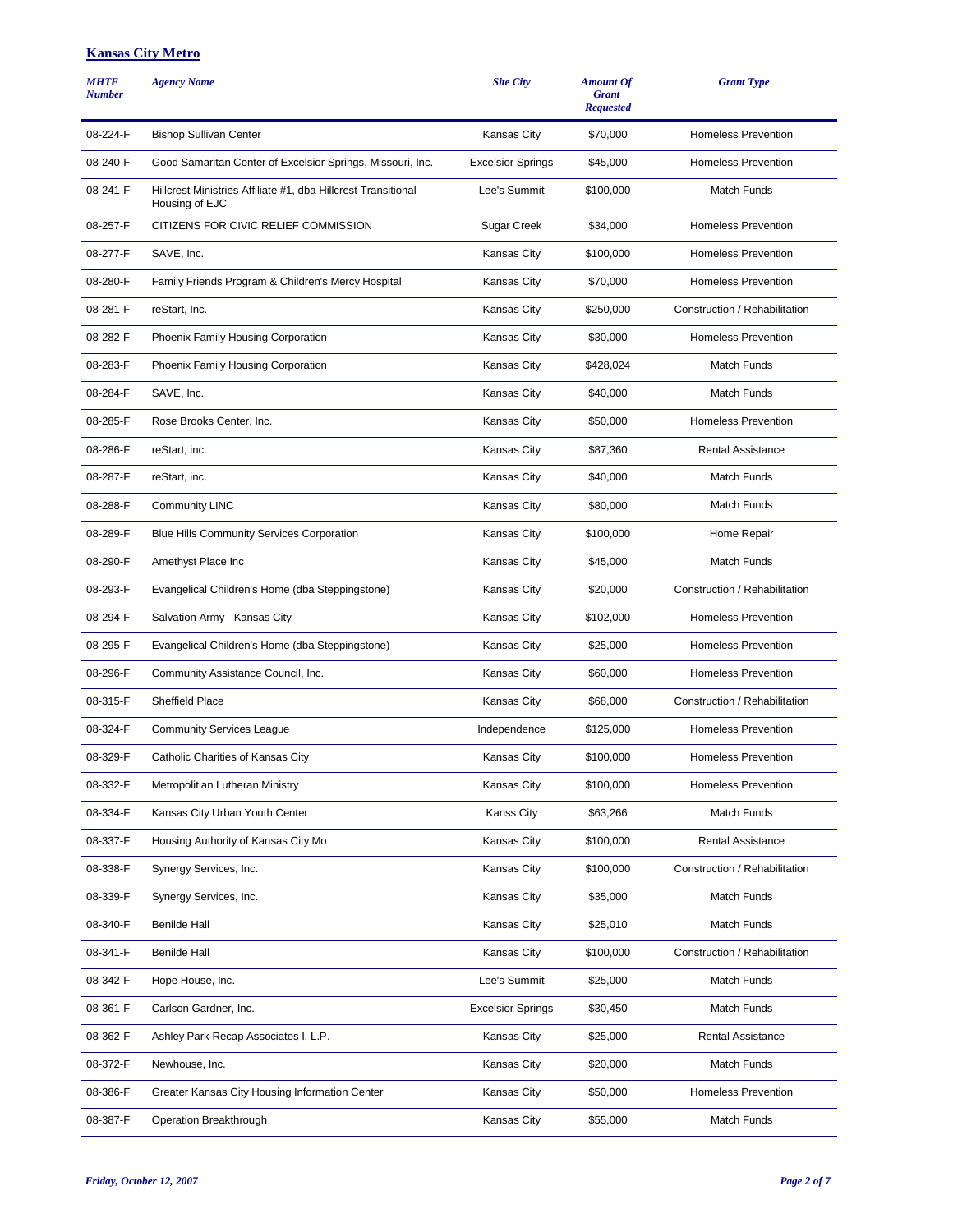#### **Kansas City Metro**

| <b>MHTF</b><br><b>Number</b> | <b>Agency Name</b>                       | <b>Site City</b>    | <b>Amount Of</b><br><b>Grant</b><br><b>Requested</b> | <b>Grant Type</b>             |
|------------------------------|------------------------------------------|---------------------|------------------------------------------------------|-------------------------------|
| 08-388-F                     | Operation Breakthrough                   | <b>Kansas City</b>  | \$58,000                                             | <b>Homeless Prevention</b>    |
| 08-389-F                     | Coalition for Independence               | <b>Kansas City</b>  | \$100,000                                            | Home Repair                   |
| 08-390-F                     | Northland Neighborhoods, Inc. (NNI)      | Kansas City         | \$200,000                                            | Home Repair                   |
| 08-391-F                     | City Union Mission                       | <b>Kansas City</b>  | \$500,000                                            | Construction / Rehabilitation |
| 08-392-F                     | Niles Home for Children                  | <b>Kansas City</b>  | \$108,500                                            | Construction / Rehabilitation |
| 08-393-F                     | Preservation of Affordable Housing, Inc. | Kansas City         | \$25,090                                             | <b>Match Funds</b>            |
| 08-394-F                     | Westside Housing Organization, Inc.      | <b>Kansas City</b>  | \$100,000                                            | Home Repair                   |
| 08-395-F                     | Impact Family Resource Center            | <b>Blue Springs</b> | \$150,000                                            | <b>Homeless Prevention</b>    |
|                              |                                          |                     |                                                      |                               |
| Total                        | <b>Kansas City Metro</b>                 |                     | \$4,169,700                                          |                               |

**North**

| <b>Agency Name</b>                              | <b>Site City</b>     | <b>Amount Of</b><br><b>Grant</b><br><b>Requested</b> | <b>Grant Type</b>             |
|-------------------------------------------------|----------------------|------------------------------------------------------|-------------------------------|
| Douglass Community Services, Inc.               | Hannibal             | \$120,000                                            | <b>Homeless Prevention</b>    |
| Children & Family Center of NW Missouri         | Marwille             | \$15,000                                             | <b>Homeless Prevention</b>    |
| North East Community Action Corporation         | <b>Bowling Green</b> | \$65,000                                             | <b>Match Funds</b>            |
| <b>AVENUES</b>                                  | Hannibal             | \$25,000                                             | <b>Match Funds</b>            |
| High Hope Employment Services, Inc.             | Milan                | \$55,448                                             | Match Funds                   |
| Interfaith Community Services, Inc. (InterServ) | St. Joseph           | \$50,000                                             | <b>Homeless Prevention</b>    |
| <b>Community Missions Corporation</b>           | St. Joseph           | \$200,000                                            | Construction / Rehabilitation |
| <b>Community Missions Corporation</b>           | St. Joseph           | \$23,000                                             | <b>Rental Assistance</b>      |
| <b>Community Missions Corporation</b>           | St. Joseph           | \$30,000                                             | <b>Homeless Prevention</b>    |
| Catholic Charities - St. Joseph                 | St. Joseph           | \$40,000                                             | <b>Homeless Prevention</b>    |
| Catholic Charities - St. Joseph                 | St. Joseph           | \$19,150                                             | <b>Match Funds</b>            |
| Family Guidance Center for Behavioral Health    | St. Joseph           | \$147,793                                            | Construction / Rehabilitation |
|                                                 |                      |                                                      |                               |

**South**

**Total North \$790,391**

| <b>MHTF</b><br><b>Number</b> | <b>Agency Name</b>                              | <b>Site City</b>   | <b>Amount Of</b><br><b>Grant</b><br><b>Requested</b> | <b>Grant Type</b>          |
|------------------------------|-------------------------------------------------|--------------------|------------------------------------------------------|----------------------------|
| 08-200-F                     | Texas County Food Pantry, Inc.                  | Houston            | \$100,000                                            | Homeless Prevention        |
| 08-203-F                     | Economic Security Corporation of Southwest Area | Joplin             | \$38,500                                             | <b>Homeless Prevention</b> |
| 08-204-F                     | South Central Missouri Community Action Agency  | Winona             | \$100,000                                            | Home Repair                |
| 08-219-F                     | Samaritan Outreach Center                       | <b>West Plains</b> | \$40,000                                             | <b>Homeless Prevention</b> |
| 08-226-F                     | Christian Associates of Table Rock Lake         | Kimberling City    | \$20,000                                             | <b>Match Funds</b>         |
| 08-227-F                     | Christian Associates of Table Rock Lake         | Kimberling City    | \$114,000                                            | <b>Homeless Prevention</b> |
| 08-228-F                     | Boys & Girls Town of Missouri                   | Springfield        | \$25,000                                             | <b>Match Funds</b>         |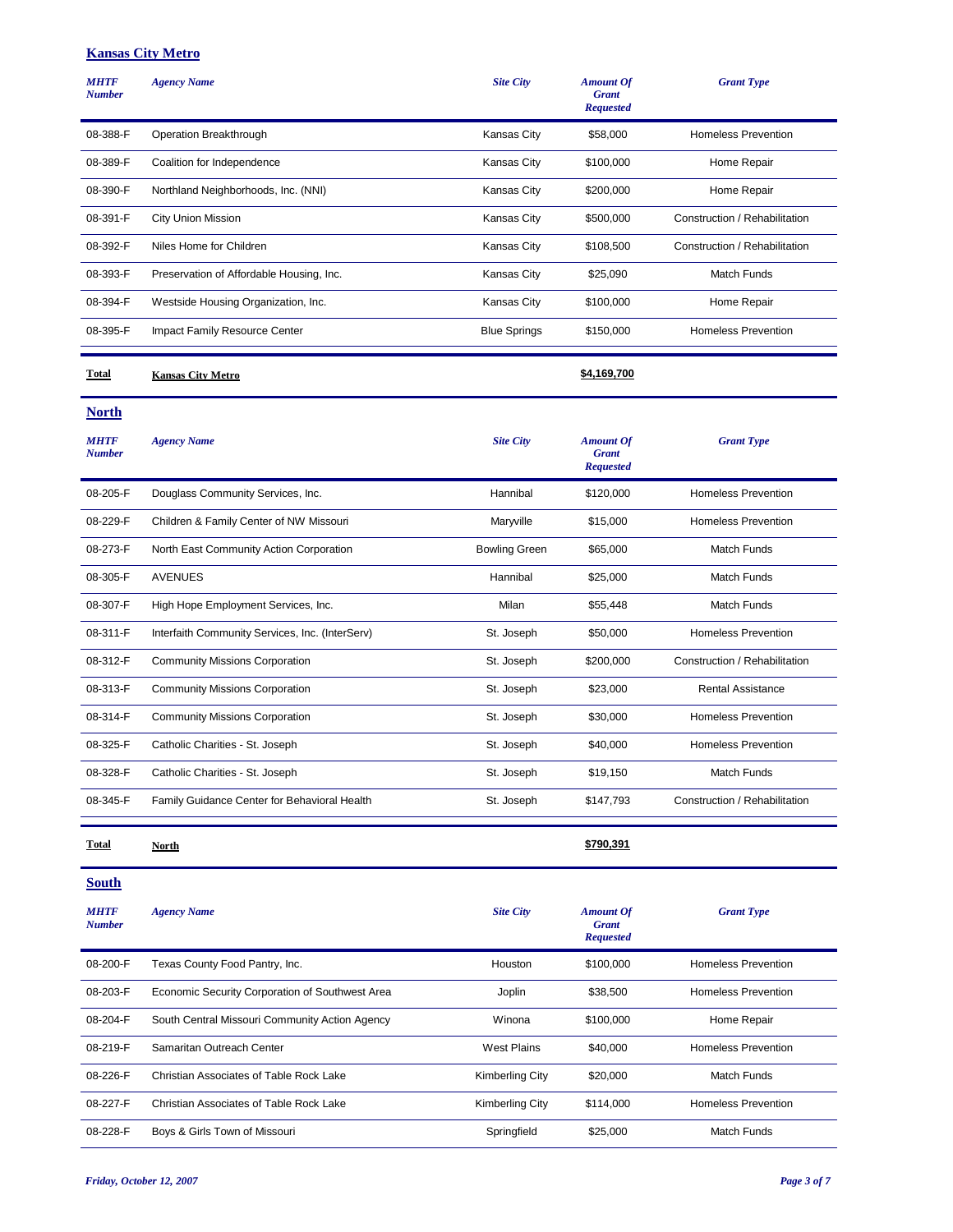## **South**

| <b>MHTF</b><br><b>Number</b> | <b>Agency Name</b>                                  | <b>Site City</b>      | <b>Amount Of</b><br><b>Grant</b><br><b>Requested</b> | <b>Grant Type</b>             |
|------------------------------|-----------------------------------------------------|-----------------------|------------------------------------------------------|-------------------------------|
| 08-236-F                     | Ozarks Area Community Action Corporation            | Springfield           | \$30,000                                             | <b>Homeless Prevention</b>    |
| 08-237-F                     | Consumer Credit Counseling Service of Springfield   | Springfield           | \$70,000                                             | <b>Homeless Prevention</b>    |
| 08-238-F                     | Consumer Credit Counseling Service of Springfield   | Springfield           | \$25,000                                             | Match Funds                   |
| 08-239-F                     | Delta Area Economic Opportunity Corporation (DAEOC) | Sikeston              | \$61,180                                             | Match Funds                   |
| 08-242-F                     | Delta Area Economic Opportunity Corporation (DAEOC) | Sikeston              | \$14,520                                             | <b>Homeless Prevention</b>    |
| 08-243-F                     | United Gospel Rescue Mission, Inc.                  | Poplar Bluff          | \$25,000                                             | <b>Homeless Prevention</b>    |
| 08-249-F                     | The Independent Living Center, Inc.                 | Joplin                | \$30,000                                             | Home Repair                   |
| 08-251-F                     | Council of Churches of the Ozarks                   | Springfield           | \$50,000                                             | HomeRpair                     |
| 08-253-F                     | Church Army Branson                                 | <b>Branson</b>        | \$96,000                                             | <b>Rental Assistance</b>      |
| 08-254-F                     | Susanna Wesley Family Learning Center               | <b>East Prairie</b>   | \$25,000                                             | <b>Homeless Prevention</b>    |
| 08-256-F                     | Ozarks Area Community Action Corporation            | Springfield           | \$250,000                                            | <b>Homeless Prevention</b>    |
| 08-258-F                     | Susanna Wesley Family Learning Center               | <b>East Prairie</b>   | \$40,270                                             | Match Funds                   |
| 08-265-F                     | The H.O.U.S.E., Inc.                                | Webb City             | \$77,667                                             | <b>Homeless Prevention</b>    |
| 08-266-F                     | New Hope Ministries Resource Center                 | Sikeston              | \$25,140                                             | <b>Match Funds</b>            |
| 08-268-F                     | Samaritan Outreach Center                           | <b>West Plains</b>    | \$25,000                                             | Match Funds                   |
| 08-269-F                     | Christos House, Inc.                                | <b>Willow Springs</b> | \$25,000                                             | Match Funds                   |
| 08-270-F                     | Christos House, Inc.                                | <b>West Plains</b>    | \$40,000                                             | <b>Homeless Prevention</b>    |
| 08-271-F                     | Christos House, Inc.                                | <b>Willow Springs</b> | \$10,000                                             | Construction / Rehabilitation |
| 08-292-F                     | Missouri Bootheel Regional Consortium, Inc.         | Portageville          | \$59,736                                             | <b>Homeless Prevention</b>    |
| 08-326-F                     | Catholic Charities - Springfield                    | Springfield           | \$80,000                                             | <b>Homeless Prevention</b>    |
| 08-343-F                     | <b>SEMO Christian Restoration Center</b>            | Poplar Bluff          | \$55,000                                             | <b>Homeless Prevention</b>    |
| 08-355-F                     | <b>Ripley County Family Resource Center</b>         | Doniphan              | \$30,874                                             | Match Funds                   |
| 08-356-F                     | Ripley County Caring Community Partnership          | Doniphan              | \$45,000                                             | <b>Homeless Prevention</b>    |
| 08-363-F                     | The Kitchen, Inc. - Emergency Assistance            | Springfield           | \$30,000                                             | <b>Homeless Prevention</b>    |
| 08-364-F                     | The Kitchen, Inc.                                   | Springfield           | \$30,000                                             | Match Funds                   |
| 08-365-F                     | The Kitchen, Inc. - K.I.N.D. Place                  | Springfield           | \$51,387                                             | Construction / Rehabilitation |
| 08-368-F                     | Carlson Gardner, Inc.                               | Kennett               | \$49,450                                             | Match Funds                   |
| 08-370-F                     | COPE, Inc.                                          | Lebanon               | \$25,000                                             | Match Funds                   |
| 08-378-F                     | Good Samaritan Boys Ranch                           | Springfield           | \$100,000                                            | Construction / Rehabilitation |
| <b>Total</b>                 | South                                               |                       | \$1,913,724                                          |                               |

| <b>MHTF</b><br><b>Number</b> | <b>Agency Name</b>        | <b>Site City</b> | <b>Amount Of</b><br><b>Grant</b><br><b>Requested</b> | <b>Grant Type</b>          |
|------------------------------|---------------------------|------------------|------------------------------------------------------|----------------------------|
| 08-201-F                     | <b>Better Family Life</b> | St. Louis        | \$88,000                                             | <b>Homeless Prevention</b> |
| 08-206-F                     | Paraguad, Inc.            | St. Louis        | \$70,000                                             | <b>Homeless Prevention</b> |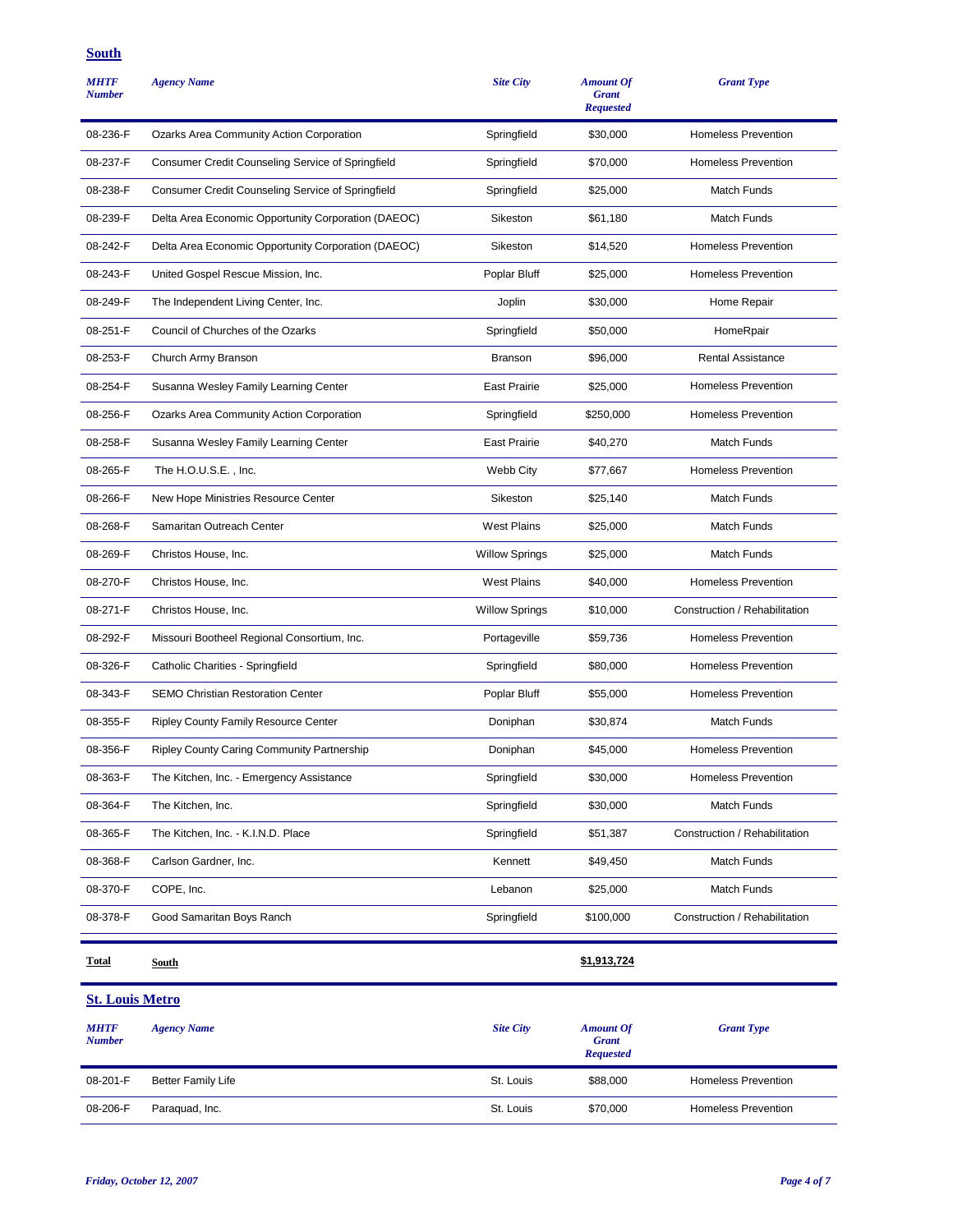| <b>MHTF</b><br><b>Number</b> | <b>Agency Name</b>                                      | <b>Site City</b> | <b>Amount Of</b><br><b>Grant</b><br><b>Requested</b> | <b>Grant Type</b>          |
|------------------------------|---------------------------------------------------------|------------------|------------------------------------------------------|----------------------------|
| 08-207-F                     | Paraquad, Inc.                                          | St. Louis        | \$100,000                                            | Home Repair                |
| 08-208-F                     | Great Things Incorporated Foundation                    | St. Louis        | \$250,000                                            | <b>Homeless Prevention</b> |
| 08-209-F                     | Rebuilding Together St. Louis                           | St. Louis        | \$125,000                                            | Home Repair                |
| 08-213-F                     | Justine Petersen Housing & Reinvestment Corporation     | St. Louis        | \$100,000                                            | Home Repair                |
| 08-214-F                     | Justine Petersen Housing & Reinvestment Corporation     | St. Louis        | \$80,000                                             | <b>Homeless Prevention</b> |
| 08-215-F                     | Great Things Incorporated Foundation                    | St. Louis        | \$50,000                                             | <b>Homeless Prevention</b> |
| 08-218-F                     | <b>Better Family Life</b>                               | St. Louis        | \$35,481                                             | <b>Homeless Prevention</b> |
| 08-220-F                     | Adequate Housing For Missourians                        | Hazelwood        | \$20,000                                             | <b>Match Funds</b>         |
| 08-221-F                     | Adequate Housing For Missourians                        | Hazelwood        | \$45,000                                             | <b>Rental Assistance</b>   |
| 08-222-F                     | Adequate Housing For Missourians                        | Hazelwood        | \$60,000                                             | Home Repair                |
| 08-223-F                     | <b>Adequate Housing For Missourians</b>                 | Hazelwood        | \$80,000                                             | <b>Homeless Prevention</b> |
| 08-233-F                     | Horizon Housing Foundation                              | St. Louis        | \$72,000                                             | <b>Match Funds</b>         |
| 08-234-F                     | Room at the Inn                                         | <b>Bridgeton</b> | \$20,000                                             | <b>Homeless Prevention</b> |
| 08-235-F                     | Room at the Inn                                         | <b>Bridgeton</b> | \$20,000                                             | <b>Match Funds</b>         |
| 08-244-F                     | Loaves and Fishes                                       | <b>Bridgeton</b> | \$45,000                                             | <b>Homeless Prevention</b> |
| 08-246-F                     | Loving Hearts Outreach                                  | Washington       | \$20,000                                             | <b>Match Funds</b>         |
| 08-247-F                     | Lemay Housing Partnership, Inc.                         | Lemay            | \$50,000                                             | Home Repair                |
| 08-248-F                     | Loving Hearts Outreach                                  | Washington       | \$100,000                                            | <b>Homeless Prevention</b> |
| 08-250-F                     | Agape Ministry of Warrenton, Inc.                       | Warrenton        | \$22,000                                             | <b>Homeless Prevention</b> |
| 08-255-F                     | Evangelical Children's Home (dba Steppingstone)         | St. Louis        | \$35,000                                             | <b>Rental Assistance</b>   |
| 08-260-F                     | Saint Patrick Center                                    | St. Louis        | \$300,000                                            | <b>Homeless Prevention</b> |
| 08-261-F                     | Society of St. Vincent DePaul Criminal Justice Ministry | St. Louis        | \$169,500                                            | <b>Homeless Prevention</b> |
| 08-262-F                     | Judevine Center for Autism                              | St. Louis        | \$90,000                                             | <b>Homeless Prevention</b> |
| 08-264-F                     | Our Lady's Inn                                          | Defiance         | \$80,000                                             | <b>Match Funds</b>         |
| 08-274-F                     | Housing Options Provided for the Elderly, Inc. (HOPE)   | St. Louis        | \$100,000                                            | Homeless Prevention        |
| 08-291-F                     | J Thomas & Company, Inc.                                | St. Louis        | \$2,000,000                                          | Home Repair                |
| 08-297-F                     | Salvation Army - Midland Division                       | St. Louis        | \$70,000                                             | <b>Homeless Prevention</b> |
| 08-298-F                     | Salvation Army - Midland Division                       | St. Louis        | \$110,000                                            | <b>Homeless Prevention</b> |
| 08-299-F                     | Salvation Army - Midland Division                       | St. Louis        | \$100,000                                            | <b>Homeless Prevention</b> |
| 08-300-F                     | Salvation Army - Midland Division                       | St. Louis        | \$150,000                                            | <b>Homeless Prevention</b> |
| 08-301-F                     | Interfaith Residence (dba Doorways)                     | St. Louis        | \$51,000                                             | Match Funds                |
| 08-302-F                     | Interfaith Residence (dba Doorways)                     | St. Louis        | \$300,000                                            | <b>Homeless Prevention</b> |
| 08-303-F                     | Beyond Housing & Neighborhood Housing Services, Inc.    | St. Louis        | \$125,000                                            | <b>Match Funds</b>         |
| 08-304-F                     | Lydia's House, Inc.                                     | St. Louis        | \$30,000                                             | <b>Match Funds</b>         |
| 08-306-F                     | Haven of Grace                                          | St. Louis        | \$25,000                                             | <b>Homeless Prevention</b> |
| 08-308-F                     | Center for Women in Transition                          | St. Louis        | \$30,000                                             | Rental Assistance          |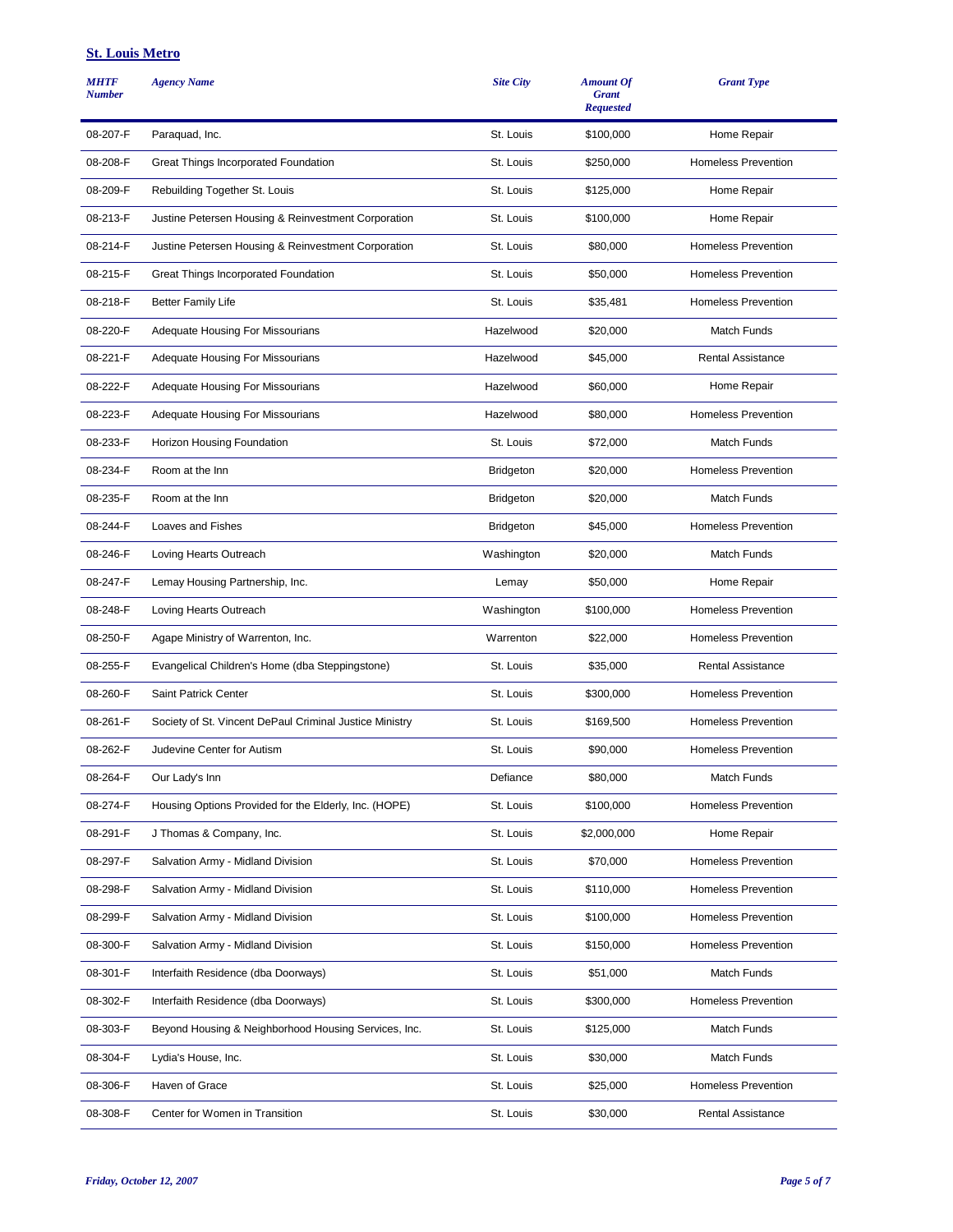| <b>MHTF</b><br><b>Number</b> | <b>Agency Name</b>                                       | <b>Site City</b>    | <b>Amount Of</b><br><b>Grant</b><br><b>Requested</b> | <b>Grant Type</b>             |
|------------------------------|----------------------------------------------------------|---------------------|------------------------------------------------------|-------------------------------|
| 08-309-F                     | The Haven of Grace                                       | St. Louis           | \$600,000                                            | Construction / Rehabilitation |
| 08-310-F                     | <b>Employment Connection</b>                             | St. Louis           | \$33,535                                             | <b>Match Funds</b>            |
| 08-317-F                     | YWCA of Metropolitan St. Louis                           | St. Louis           | \$50,000                                             | <b>Rental Assistance</b>      |
| 08-318-F                     | <b>Wellston Community Support Association (WCSA)</b>     | St. Louis           | \$50,000                                             | <b>Homeless Prevention</b>    |
| 08-319-F                     | Center for Women in Transition                           | St. Louis           | \$60,000                                             | <b>Homeless Prevention</b>    |
| 08-321-F                     | <b>Employment Connection</b>                             | St. Louis           | \$60,600                                             | <b>Rental Assistance</b>      |
| 08-322-F                     | <b>Employment Connection</b>                             | St Louis            | \$78,697                                             | Match Funds                   |
| 08-323-F                     | The Women's Safe House                                   | St. Louis           | \$19,453                                             | Match Funds                   |
| 08-330-F                     | The Women's Safe House                                   | St. Louis           | \$30,000                                             | <b>Homeless Prevention</b>    |
| 08-331-F                     | Almost Home, Inc.                                        | St. Louis           | \$55,957                                             | Construction / Rehabilitation |
| 08-333-F                     | Almost Home, Inc.                                        | St. Louis           | \$89.700                                             | Match Funds                   |
| 08-335-F                     | Saints Joachim & Ann Care Service                        | St. Charles         | \$225,000                                            | <b>Homeless Prevention</b>    |
| 08-336-F                     | Saints Joachim & Ann Care Service                        | St. Charles         | \$75,000                                             | Home Repair                   |
| 08-344-F                     | <b>ACORN</b> Institute Inc.                              | St. Louis           | \$100,000                                            | <b>Homeless Prevention</b>    |
| 08-346-F                     | <b>Urban Strategies</b>                                  | St. Louis           | \$92,006                                             | Match Funds                   |
| 08-348-F                     | Catholic Charities Housing Resource Center               | St. Louis           | \$200,000                                            | <b>Homeless Prevention</b>    |
| 08-349-F                     | Intercommunity Housing Association for Pillar Place Apts | St. Louis           | \$30,492                                             | Construction / Rehabilitation |
| 08-350-F                     | Beyond Housing & Neighborhood Housing Services, Inc.     | St. Louis           | \$200,000                                            | <b>Homeless Prevention</b>    |
| 08-351-F                     | Northside Community Housing, Inc.                        | St. Louis           | \$60,000                                             | <b>Rental Assistance</b>      |
| 08-352-F                     | Lydia's House, Inc.                                      | St. Louis           | \$38,000                                             | <b>Rental Assistance</b>      |
| 08-353-F                     | <b>Community Asset Management Company</b>                | St. Louis           | \$20,000                                             | Match Funds                   |
| 08-354-F                     | <b>Community Asset Management Company</b>                | St. Louis           | \$25,000                                             | <b>Homeless Prevention</b>    |
| 08-358-F                     | Home Services, Inc.                                      | St. Louis           | \$150,000                                            | Home Repair                   |
| 08-366-F                     | St Louis Transitional Hope House                         | St. Louis           | \$102,374                                            | Match Funds                   |
| 08-367-F                     | Intercommunity Housing Association, Inc.                 | St. Louis           | \$41,000                                             | Match Funds                   |
| 08-369-F                     | St. Louis Transitional Hope House, Inc.                  | St. Louis           | \$3,300                                              | Construction / Rehabilitation |
| 08-373-F                     | The Urban League of Metropolitan St Louis, Incorporated  | St. Louis           | \$75,000                                             | <b>Homeless Prevention</b>    |
| 08-374-F                     | Peter & Paul Community Services, Inc.                    | St. Louis           | \$350,000                                            | Construction / Rehabilitation |
| 08-375-F                     | Peter & Paul Community Services, Inc.                    | St. Louis           | \$60,000                                             | <b>Homeless Prevention</b>    |
| 08-376-F                     | Peter & Paul Community Services, Inc.                    | St. Louis           | \$106,390                                            | Match Funds                   |
| 08-377-F                     | Disability Resource Association, Inc.                    | <b>Crystal City</b> | \$28,436                                             | Home Repair                   |
| 08-379-F                     | Humanitri                                                | St. Louis           | \$59,250                                             | Home Repair                   |
| 08-380-F                     | Catholic Charities Housing Resource Center               | St. Louis           | \$180,000                                            | Home Repair                   |
| 08-381-F                     | <b>Catholic Charities Community Services</b>             | St. Louis           | \$36,840                                             | <b>Homeless Prevention</b>    |
| 08-382-F                     | Disability Resource Association, Inc.                    | <b>Crystal City</b> | \$28,436                                             | Home Repair                   |
| 08-383-F                     | Disability Resource Association, Inc.                    | <b>Crystal City</b> | \$13,200                                             | <b>Homeless Prevention</b>    |